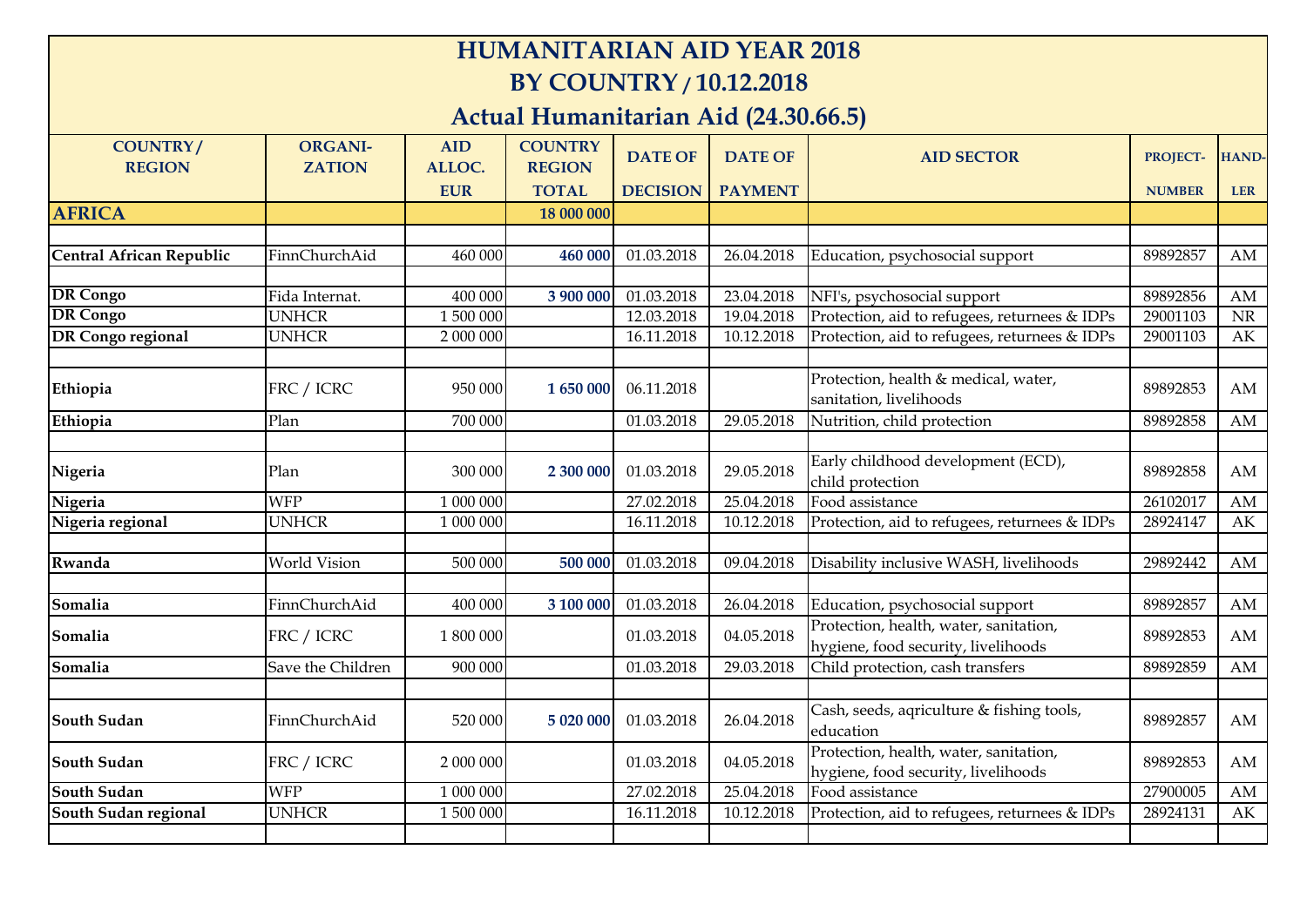| <b>COUNTRY/</b><br><b>REGION</b>            | <b>ORGANI-</b><br><b>ZATION</b> | <b>AID</b><br>ALLOC. | <b>COUNTRY</b><br><b>REGION</b> | <b>DATE OF</b>  | <b>DATE OF</b> | <b>AID SECTOR</b>                                                                     | <b>PROJECT-</b> | HAND-      |
|---------------------------------------------|---------------------------------|----------------------|---------------------------------|-----------------|----------------|---------------------------------------------------------------------------------------|-----------------|------------|
|                                             |                                 | <b>EUR</b>           | <b>TOTAL</b>                    | <b>DECISION</b> | <b>PAYMENT</b> |                                                                                       | <b>NUMBER</b>   | <b>LER</b> |
| Uganda                                      | FinnChurchAid                   | 570 000              | 1 070 000                       | 01.03.2018      | 26.04.2018     | Education, support to disabled children                                               | 89892857        | AM         |
| Uganda                                      | World Vision                    | $\overline{500000}$  |                                 | 01.03.2018      | 09.04.2018     | Disability inclusive WASH, livelihoods                                                | 29892442        | AM         |
|                                             |                                 |                      |                                 |                 |                |                                                                                       |                 |            |
| <b>ASIA</b>                                 |                                 |                      | 2 700 000                       |                 |                |                                                                                       |                 |            |
|                                             |                                 |                      |                                 |                 |                |                                                                                       |                 |            |
| Afghanistan                                 | FRC / ICRC                      | 400 000              | 400 000                         | 01.03.2018      | 11.09.2018     | Protection, health, water, sanitation                                                 | 89892853        | AM         |
| <b>Bangladesh</b>                           | FinnChurchAid                   | 400 000              | 2 200 000                       | 01.03.2018      | 26.04.2018     | SRHR, protection, education                                                           | 89892857        | AM         |
| <b>Bangladesh</b>                           | FRC / IFRC                      | 1 800 000            |                                 | 01.03.2018      |                | Health (field hospital)                                                               | 89892860        | AM         |
|                                             |                                 |                      |                                 |                 |                |                                                                                       |                 |            |
| Indonesia                                   | <b>FRC</b>                      | 100 000              | 100 000                         | 01.03.2018      | 08.11.2018     | <b>Emergency Response Unit Deployment</b><br>Indonesia earthquake & tsunami operation | 89892861        | AM         |
|                                             |                                 |                      |                                 |                 |                |                                                                                       |                 |            |
| <b>MIDDLE EAST</b>                          |                                 |                      | 17 350 000                      |                 |                |                                                                                       |                 |            |
|                                             |                                 |                      |                                 |                 |                |                                                                                       |                 |            |
| Iraq                                        | Save the Children               | 300 000              | 1 800 000                       | 01.03.2018      | 29.03.2018     | Child protection, cash transfers                                                      | 89892859        | AM         |
| Iraq                                        | <b>UNHCR</b>                    | 1 500 000            |                                 | 12.03.2018      | 19.04.2018     | Protection, aid to refugees, returnees & IDPs                                         | 85601703        | NR         |
|                                             |                                 |                      |                                 |                 |                |                                                                                       |                 |            |
| Syria                                       | FinnChurchAid                   | 350 000              | 12 550 000                      | 01.03.2018      | 26.04.2018     | Education, psychosocial support                                                       | 89892857        | AM         |
| Syria crisis (Syrian refugees<br>in Jordan) | FinnChurchAid                   | 200 000              |                                 | 01.03.2018      | 26.04.2018     | Education                                                                             | 89892857        | AM         |
| Syria                                       | FRC / ICRC                      | 2 000 000            |                                 | 01.03.2018      | 26.06.2018     | Health, water, sanitation                                                             | 89892853        | AM         |
| Syria crisis (Syrian refug.<br>in Lebanon)  | FRC / ICRC                      | 500 000              |                                 | 01.03.2018      | 11.09.2018     | Health                                                                                | 89892853        | AM         |
| Syria                                       | FRC / IFRC                      | 1 000 000            |                                 | 01.03.2018      | 11.09.2018     | Food, hygiene, health                                                                 | 89892860        | AM         |
| Syria                                       | <b>UNFPA</b>                    | 2 000 000            |                                 | 12.03.2018      | 27.04.2018     | Non-earmarked to Syria HRP                                                            | 57300435        | JE         |
| Syria                                       | <b>UNHCR</b>                    | 1 000 000            |                                 | 12.03.2018      | 19.04.2018     | Non-earmarked to Syria HRP (protection,<br>aid to refugees, returnees and IDPs)       | 57300427        | $\rm NR$   |
| Syria crisis                                | <b>UNHCR</b>                    | 3 500 000            |                                 | 12.03.2018      | 19.04.2018     | Non-earmarked to 3RP (protection,<br>aid to refugees and host communities)            | 85301002        | NR         |
| Syria crisis                                | <b>WFP</b>                      | 2 000 000            |                                 | 27.02.2018      | 25.04.2018     | Food assistance                                                                       | 85301010        | AM         |
|                                             |                                 |                      |                                 |                 |                |                                                                                       |                 |            |
| Yemen                                       | FRC / ICRC                      | 1 000 000            | 3 000 000                       | 01.03.2018      | 04.05.2018     | Health, water, livelihoods                                                            | 89892853        | AM         |
| Yemen                                       | <b>UNHCR</b>                    | 1 000 000            |                                 | 12.03.2018      | 19.04.2018     | Protection, aid to refugees, returnees & IDPs                                         | 85000908        | $\rm NR$   |
| Yemen                                       | <b>WFP</b>                      | 1 000 000            |                                 | 27.02.2018      | 25.04.2018     | Food assistance                                                                       | 85000909        | AM         |